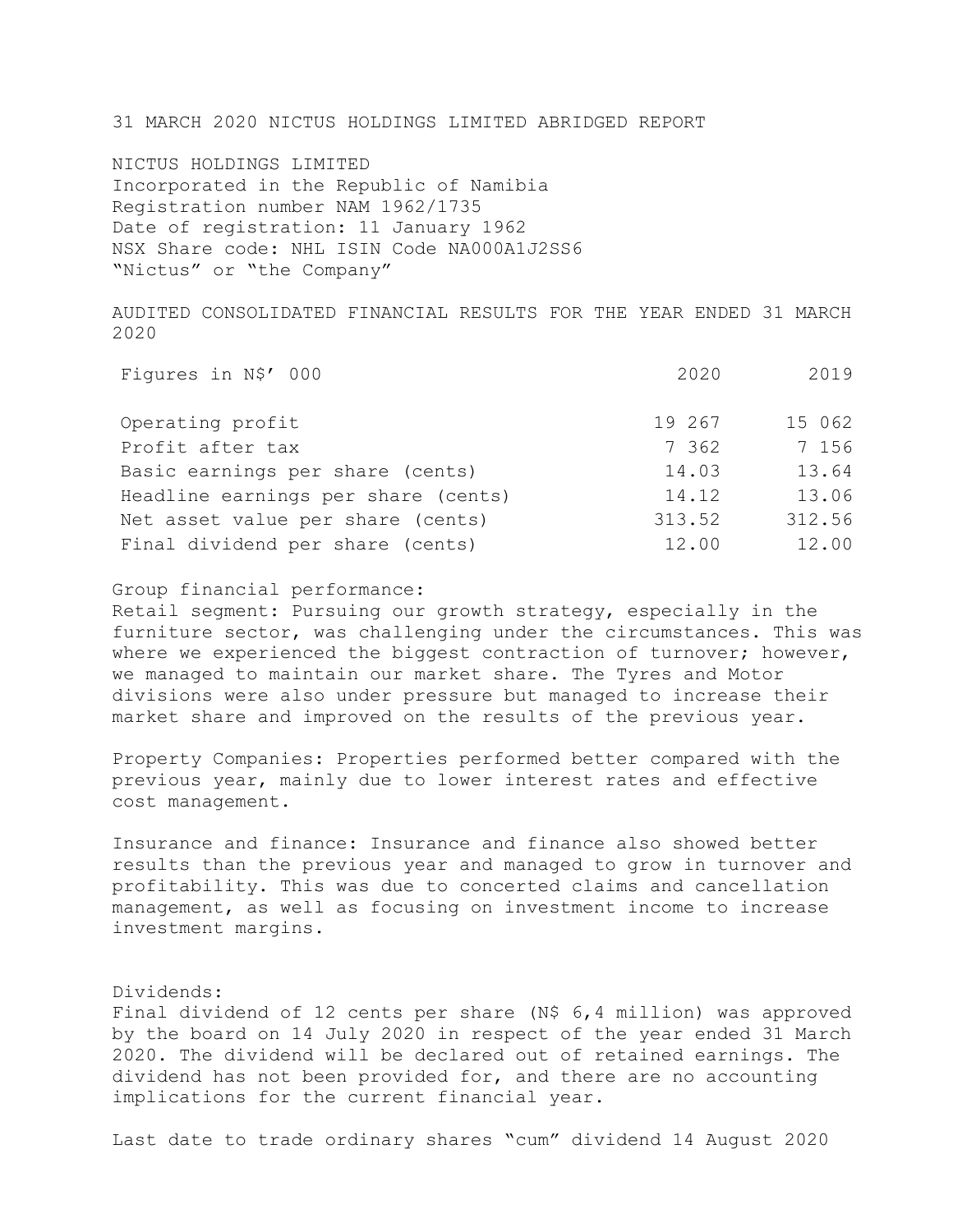| Ordinary shares trade "ex" dividend |  |  | 17 August 2020 |  |
|-------------------------------------|--|--|----------------|--|
| Record date                         |  |  | 21 August 2020 |  |
| Payment / issue date                |  |  | 24 August 2020 |  |

Share certificates may not be dematerialised between Monday 17 August and Friday 21 August 2020, both days inclusive.

The non-residents' shareholders tax varies according to applicable legislation.

#### Outlook:

For the first time in recent history, the world economy declined in an unprecedented manner. However, we are starting to see positive signs of a slow recovery, with stock markets being the most rapid, but it is doubtful that this will be sustainable. Most probably, full recovery will take many years. The Nictus Group put various initiatives in place to counter the negative effects of the current unparalleled economic decline. A lot of hard work has already been done to place the Nictus Group on a path of sustainable growth and profitability for the future.

### Short-form announcement:

This short-form announcement is the responsibility of the directors. It is only a summary of the information contained in the full announcement and does not contain full or complete details. This announcement is not in itself reviewed or audited but is extracted from the underlying reviewed information.

Any investment decision should be based on the full announcement from Thursday 30 July 2020, via the NSX link <https://senspdf.jse.co.za/documents/2020/nsx/isse/nhl/NHLMar20.pdf> and also available on our website at [www.nictusholdings.com/Investors/SENS](http://www.nictusholdings.com/Investors/SENS%20Announcements)  [Announcements.](http://www.nictusholdings.com/Investors/SENS%20Announcements)

Copies of the full announcement are available for inspection at the Group's registered office at no charge, weekdays during office hours.

#### DIRECTORS

PJ de W Tromp (Managing Director) #, FR van Staden #, WO Fourie #, Gerard Swart (Chairman)  $\star$ ^, TB Horn  $\star$ ^, NC Tromp  $\star$ , GR de V Tromp  $\star$ (# - Executive,  $*$  - Non-executive,  $\hat{ }$  - Independent)